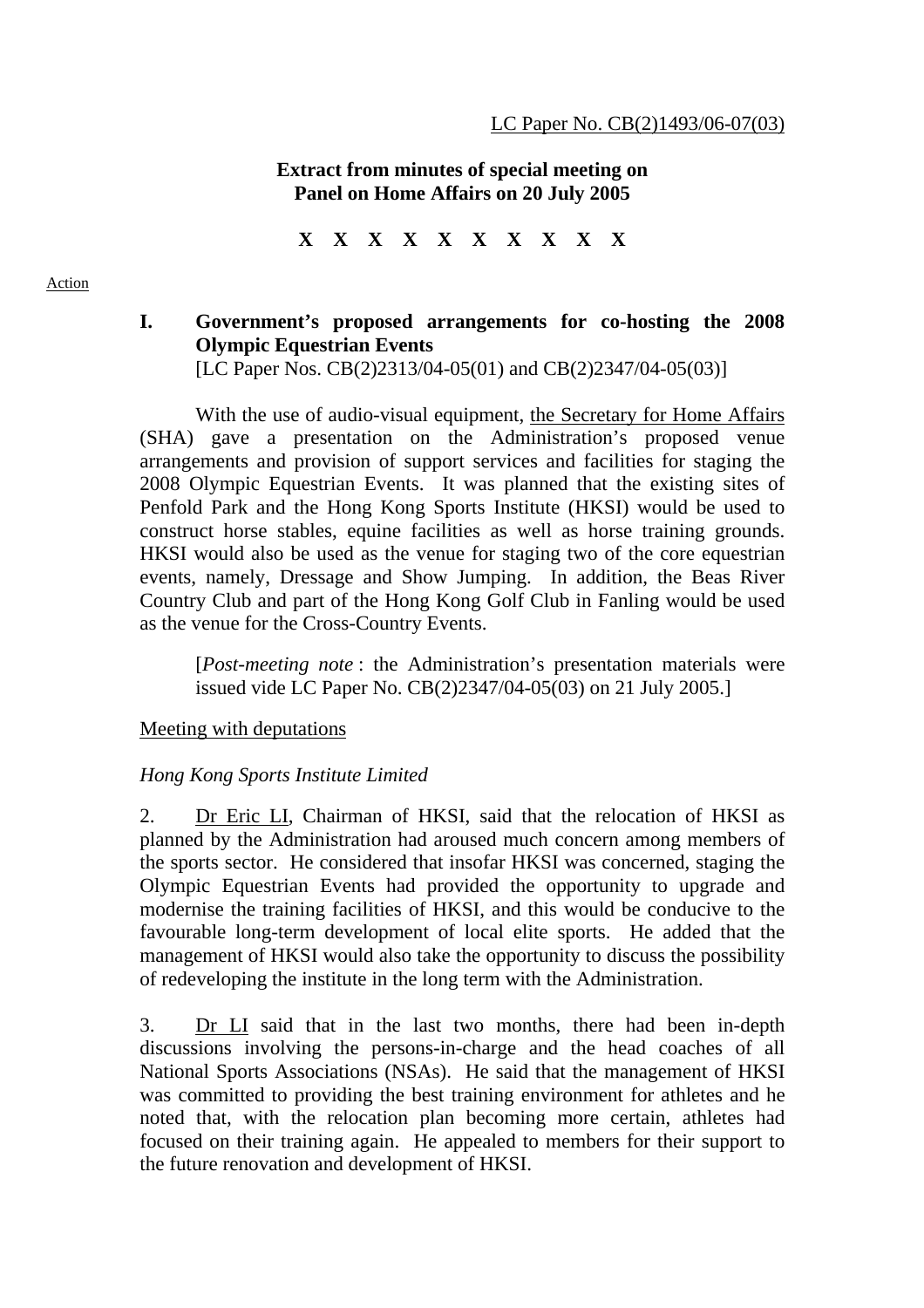4. Dr CHUNG Pak-kwong, Chief Executive of HKSI, said that he hoped that the Administration would conduct a comprehensive review of its long-term sports policy and work out a full range of measures for enhancing the sports development in Hong Kong.

# *Sports Federation & Olympic Committee of Hong Kong, China*

5. Mr PANG Chung, Hon Secretary General of Sports Federation & Olympic Committee of Hong Kong, China (SF&OC), said that as the International Olympics Committee (IOC) had requested the discussions between the Beijing Organising Committee for the Games of the 29<sup>th</sup> Olympiad (BOCOG) and the Government over the proposal to relocate the 2008 Olympic Equestrian Events to Hong Kong be held on a strictly confidential basis, SF&OC had been able to learn of the progress only through media reports.

6. Mr PANG further that SF&OC was supportive of staging the equestrian events in Hong Kong, and it hoped that a coordinating committee would be set up to ensure that the events would be a success and help promote the development of sports in Hong Kong.

## *Other submissions received*

7. Members noted that the following submissions had been received from organisations which had not sent representatives to the meeting to present their views –

- (a) submissions from the Hong Kong Sports Policy Concern Group [LC Paper Nos. CB(2)2217/04-05(01) and CB(2)2347/04-05(01)]; and
- (b) submission from the Hong Kong Elite Athletes Association [LC Paper No. CB(2)2347/04-05(02)].

## Discussion

## *Relocation plan and arrangements for the equestrian events*

8. Mr Andrew CHENG asked whether the Administration had explored if the Chinese University of Hong Kong (CUHK) had suitable venues and facilities to serve as a training ground for the elite athletes after temporary removal from HKSI in early 2007.

9. In response, Permanent Secretary for Home Affairs said that the Administration would meet with the management of CUHK the following day to discuss the matter. She said that she had initially discussed it with some of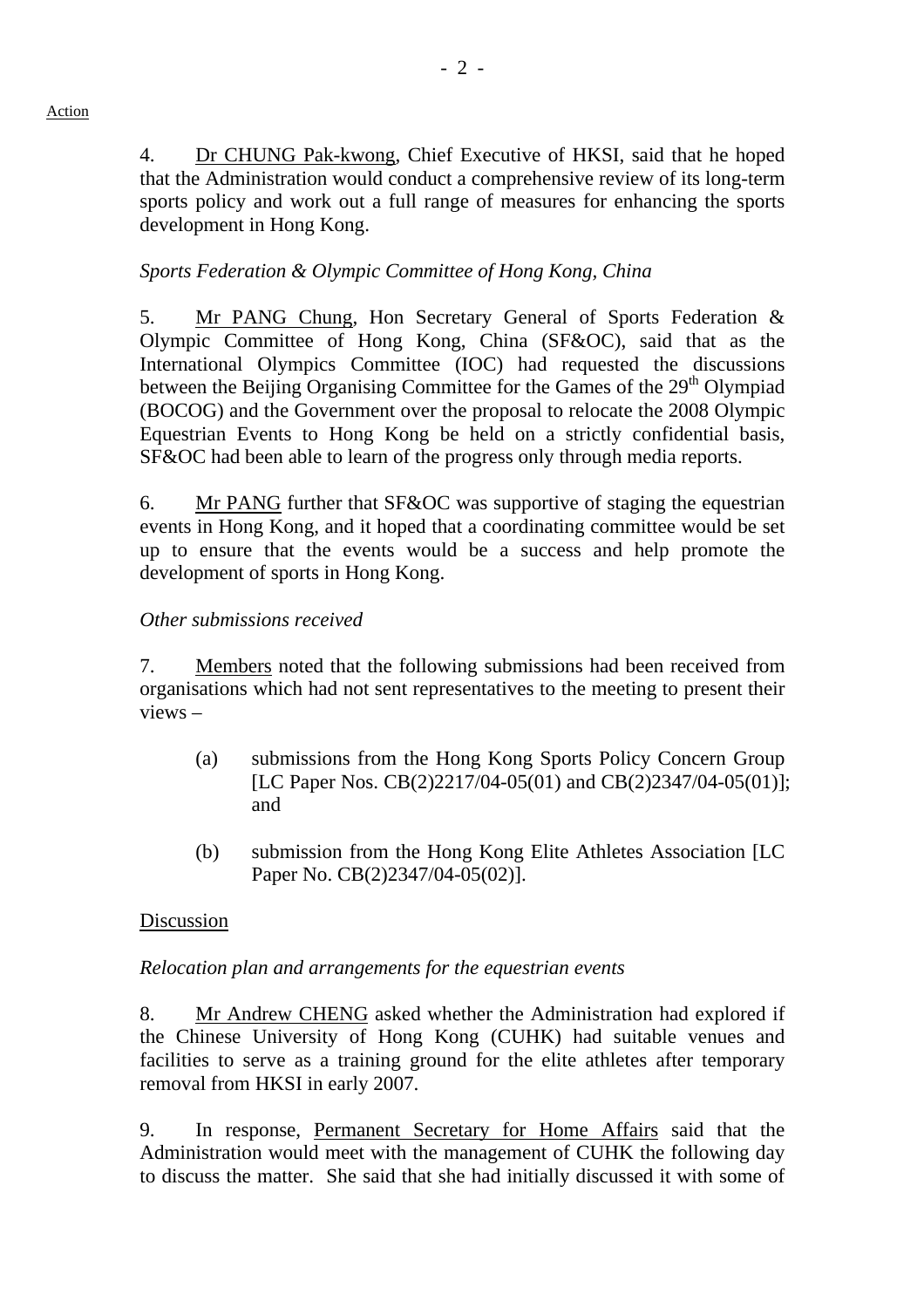Action the senior staff members of CUHK and had learnt that CUHK might have difficulties in providing its sports venues and facilities for the exclusive use of the elite athletes, as this would greatly affect the use of such venues and

scheduled by the University.

10. Referring to the submission made by the Hong Kong Elite Athletes Association [LC Paper No. CB(2)2347/04-05(02)] which expressed grave concern about the relocation of HKSI, the Deputy Chairman asked Dr Eric LI whether he had striven to make the best arrangements for athletes after he had learnt that the Administration had decided to relocate HKSI. She also asked Dr LI whether he considered that he should bear responsibility for not being able to provide athletes with a training environment with up-to-international standard training facilities, as HKSI was going to be reprovisioned to YMCA Wu Kwai Sha Youth Village (WKS) only.

11. In response, Dr Eric LI pointed out that these were all Government's decisions regarding Hong Kong co-hosting the equestrian events and the choice of venue for staging the events. He said that it was only in April 2005 that the Administration had informed the management of HKSI of the possibility of staging of the equestrian events in Hong Kong and that the news had been confirmed only when IOC made the announcement about 10 days ago.

12. Dr LI further said that in the last two months, the management of HKSI had conducted several rounds of internal consultation with the persons-incharge and the head coaches of all NSAs as well as in-depth discussions with the Administration. He pointed out that athletes had indicated that they preferred a place in Sha Tin, near to the headquarters of HKSI, to be the temporary training venue and would like to make use of the nearby supporting facilities. He informed members that after consultation with coaches and athletes of NSAs, the option of reprovisioning HKSI at WKS was considered the most feasible one. He said that the suggestion of using CUHK's venues and facilities had been raised by athletes at a late stage and the management of HKSI had not yet explored it. He considered that given that the temporary training venue was required to have a large area (8 000 square metres for the area of WKS) and for exclusive use by the athletes for two years, CUHK might not be able to accommodate. He felt that in working out the reprovisioning plan, the management of HKSI had tried its best to minimise the adverse impact of the reprovisioning of HKSI on coaches and athletes.

13. Mr Patrick LAU suggested that the Administration should provide further information on the reprovisioning plan, including photographs and architectural drawing of WKS for illustration. He requested the Administration to address the concern raised by some athletes that they might have to waste time travelling from place to place after the reprovisioning at WKS.

facilities by the University students and the sports programmes already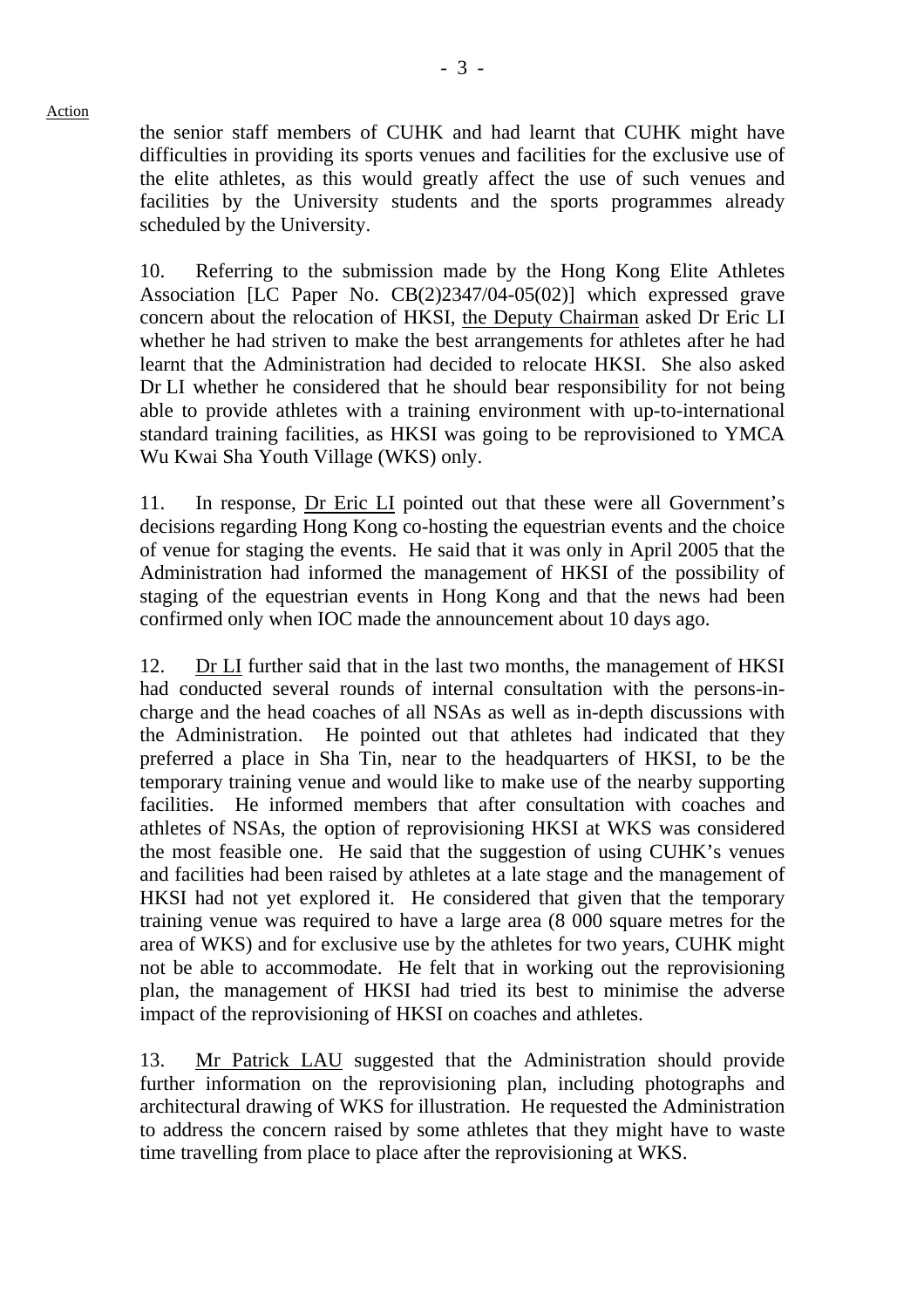Admin

14. SHA responded that the Administration could provide additional information after the meeting. He informed members that the Administration was in the stage of discussing the preliminary option of reprovisioning HKSI at WKS with the sports organisations and the persons-in-charge concerned for further refinement based on their views. He said that the Administration was committed to ensuring that the daily training of the athletes would not be affected due to the temporary relocation of HKSI. He further said that in fact, the Administration was taking this opportunity to strengthen its support for NSAs in terms of provision of training venues to further enhance their training programmes.

15. SHA pointed out that, for example, following discussions with the two NSAs for table tennis and squash, a training venue would be provided, under the reprovisioning arrangements, for the exclusive use by these two elite sports. The training venue would also provide the necessary supporting services and facilities for the elite athletes, so that the athletes would not have to spend too much time travelling from venues to venues. SHA said that such arrangements were better than those provided by HKSI and would better satisfy the need of NSAs to have their own training venue. In addition, transport service would be arranged for delivery of the athletes between WKS and the training venue. SHA added that the Administration would also work towards this direction with regard to other sports, such as windsurfing, and would do its best to meet the needs of the NSAs concerned.

16. SHA further said that like HKSI, WKS would also provide accommodation and meal as well as office and supporting services and facilities for the athletes. He pointed out that for sports like fencing, badminton and wushu, suitable training facilities would be available at WKS or at certain LCSD venues nearby.

17. Mr Patrick LAU asked whether the facilities in HKSI would be reinstated after the equestrian events. SHA responded that the Hong Kong Jockey Club (HKJC) had undertaken that after the events coming to an end in 2008, except for those newly built facilities which were found to be still of use to athletes, all facilities of HKSI would be reinstated and suitably upgraded before they were handed back to HKSI for use.

18. Mr LEE Cheuk-yan expressed dissatisfaction with the Administration's handling of the reprovisioning plan and pointed out that many elite athletes had expressed great disappointment with the reprovisioning of HKSI at WKS. He asked what alternative arrangements the Administration would make in case the elite athletes did not accept reprovisioning of HKSI at WKS. In response, SHA pointed out that the Administration had conducted in-depth discussions in the last two months with the management of HKSI, the persons-in-charge and the head coaches of all NSAs before they had agreed on the option of reprovisioning of HKSI at WKS. He reiterated that the Administration was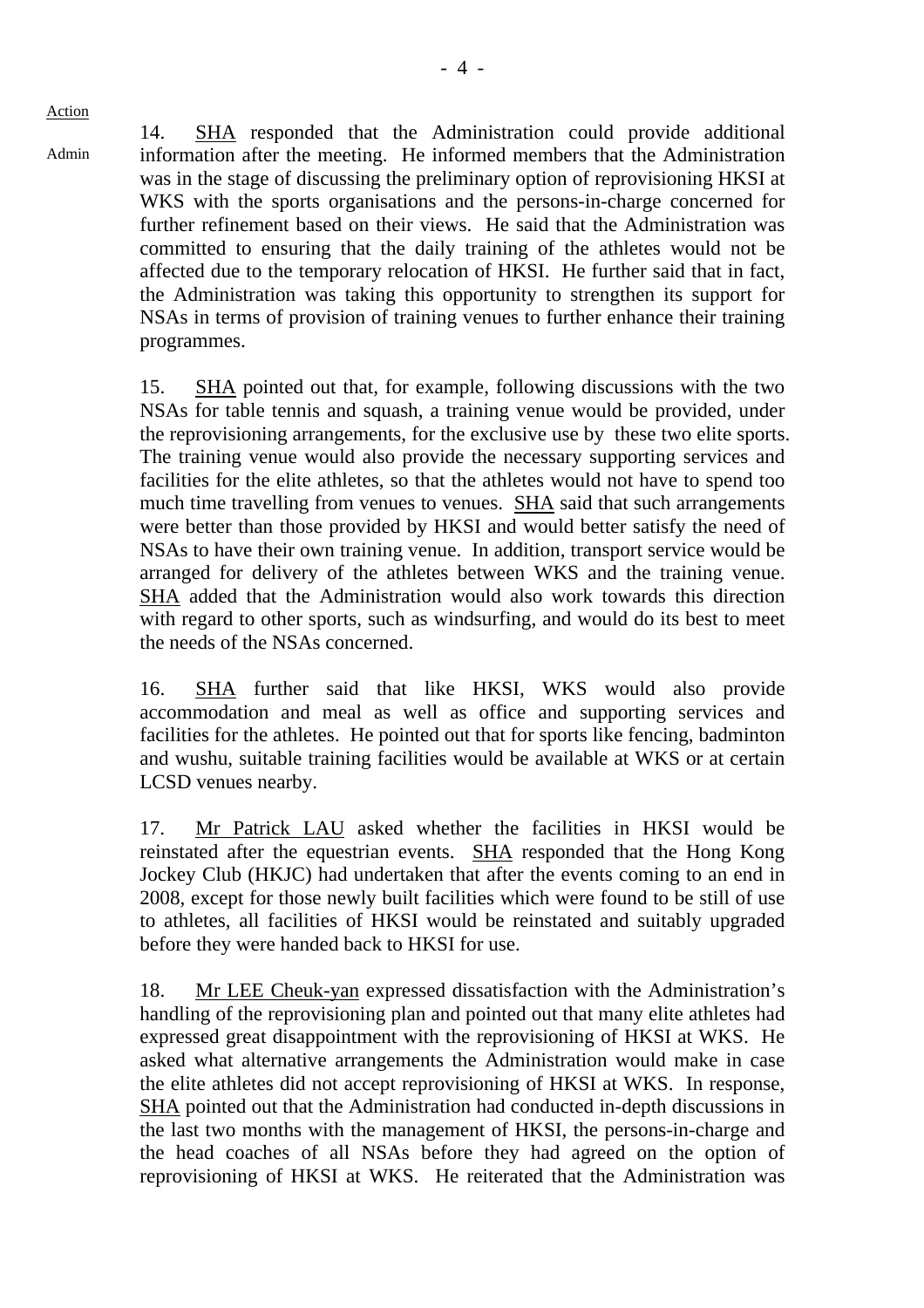still in the stage of discussing this preliminary option with the sports organisations and the persons-in-charge concerned for further refinement and amendment based on their views.

19. Ms Emily LAU shared Mr LEE Cheuk-yan's concern about the impact of the reprovisioning of HKSI at WKS on the morale of athletes and she urged the Administration to address the concerns raised by the Hong Kong Sports Policy Concern Group as set out in its submissions. She said that many athletes had expressed great disappointment with the option of reprovisioning of HKSI at WKS and she also did not see how the reprovision plan would be beneficial to the athletes in any way.

20. SHA responded that the Administration had conducted an internal assessment of the impact of the temporary reprovisioning of HKSI on athletes and it understood that the relocation would to a certain extent disrupt and affect the training of athletes. He said that the Administration would make the best effort to ensure that the reprovisioning plan would meet the training needs of the athletes. Moreover, the Administration would take this opportunity to enhance its support to the NSAs of elite sports. He said that for example, while there were only eight to 12 table tennis tables at HKSI, there would be 12 to 18 table tennis tables at the Cornwall Street Squash and Table Tennis Centre, which would be the training base for the use by the Hong Kong Table Tennis **Association** 

21. Dr Eric LI said that the concern felt by the athletes about the relocation of HKSI should not be underestimated. He noted that the Administration would supplement the facilities of WKS by providing other suitable training venues for the exclusive use by some of the NSAs of elite sports, in order to ensure that the elite athletes would not be adversely affected by having to move out of HKSI. Dr LI further said that apart from the "hardware", the "software" (e.g. supporting services and overseas training opportunities) was of the same importance, and the management of HKSI had consulted every NSA about its training needs in this respect and had reflected their views to the Administration. He said that the Administration had agreed to actively consider their views.

22. Ms Emily LAU asked whether the Administration had conducted any feasibility study for the proposed venue arrangements and whether it had worked out the budget of staging the events or conducted any assessment on the cost-effectiveness. Referring to a letter from the Greenpeace to SHA, Ms LAU also asked whether the Government would have to sign a contract for staging the equestrian events and if so, whether the contract could be made public. She pointed out that at the meeting of the Subcommittee to Follow Up the Outstanding Leisure and Cultural Services (LCS) Projects of the Former Municipal Councils on the previous day, representatives of Sha Tin District Council (STDC) had expressed grave concern about the Administration's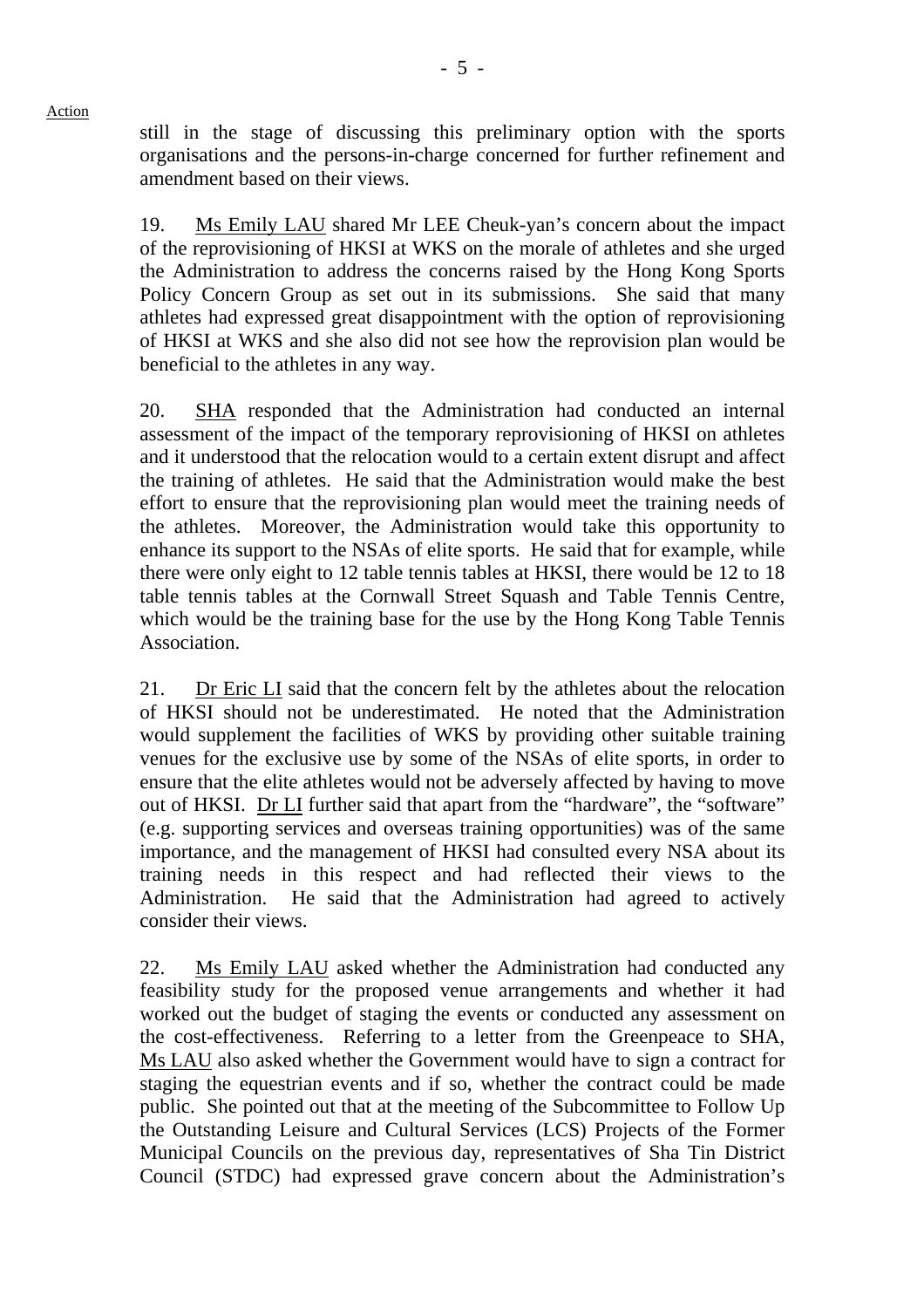Admin

Admin Admin decision of re-allocating some LCS facilities at Ma On Shan, which had very high utilisation rates, for use by athletes in connection with the staging of the equestrian events.

23. SHA responded that HKJC had commissioned an internationally accredited equestrian architectural consultant, which had conducted detailed site investigation and studies before recommending that the Penfold Park and HKSI adjacent to the Sha Tin Racecourse were the most ideal sites for staging the events. SHA explained that one of the considerations was that the Sha Tin Racecourse was well equipped with core supporting facilities which could provide efficient and cost-effective back-up services for the equestrian events. He pointed out that this was the most important consideration for the site selection and the main reason for staging the events in the vicinity of such facilities. In response to Ms LAU, SHA agreed to request HKJC to provide the findings of the consultancy study for members' reference.

24. SHA further said that the Government would have to discuss details of the contract with BOCOG and would provide further information after working out the details. Ms Emily LAU requested information to be provided by the Administration on the terms and conditions of the contract.

25. In response to Mr Albert CHAN's enquiry about why the construction of the arena could be delivered in as early as 2008, SHA said that it was because HKJC would be responsible for the construction. He explained that the delivery of public capital works projects usually took a much longer time as they had to go through all the procedures of public works programmes. Mr Albert CHAN expressed worry that the Administration, in treating the equestrian events with top priority, would neglect the needs and sacrifice the interests of athletes of other elite sports who also needed to prepare for other competition events of the 2008 Olympic Games. He urged the Administration to make the best efforts to meet the training needs and requirements of these athletes as well.

26. Dr Fernando CHEUNG took the view that under the above proposed arrangements, the interests of not only the elite athletes but also the general public would be compromised as a result of the relocation of HKSI and the shutdown of some LCS facilities, e.g. the Penfold Park, a large part of WKS and LCS facilities elsewhere. He asked whether the Administration would take measures to compensate members of the public in this regard.

27. SHA said that by staging the equestrian events, the Administration wished to provide an opportunity to foster the development of sports culture in Hong Kong and enhance social cohesion. He further said that there was already a plan to enhance the facilities at WKS, which would be retained for public use after athletes moving back to HKSI at the end of 2008. He further pointed out that after the equestrian events, the Penfold Park would also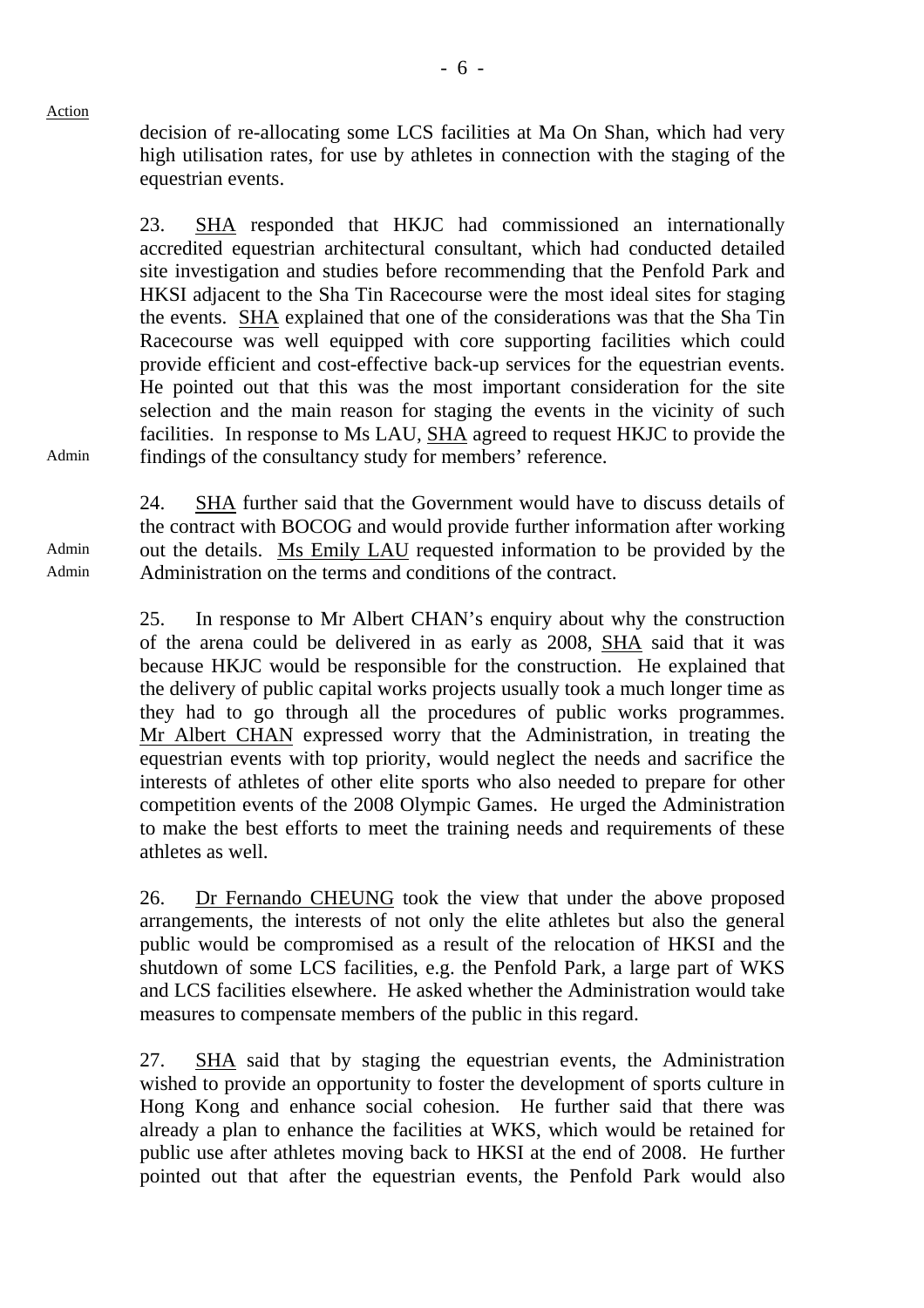provide an equestrian arena for horse-riding by members of the public and for the disabled. The Administration had reported such a plan to STDC. He added that the Administration would also explore with CUHK the possibility of opening its venues and facilities for public use to make up for the shutdown of LCS facilities within the district.

28. Dr Fernando CHEUNG further asked whether the Administration had a plan for redeveloping HKSI. SHA responded that the Administration also aimed at seizing the opportunity of staging the equestrian events to upgrade and modernise the training facilities in HKSI. He informed members that a task force, under the joint chairmanship of Dr Eric LI and the Vice-chairman of the Elite Sports Committee, had been set up to conduct a comprehensive review of existing facilities at HKSI and make recommendations on the long-term development of HKSI to the Sports Commission and the Government in about six months' time.

# *Financial arrangements*

29. SHA said that the Government had reached a consensus with BOCOG that the arena construction cost of \$800 million would be borne by HKJC while other direct cost incurred in the equestrian events would be borne by BOCOG. He said that it had been agreed that the cost of the reprovisioning exercise would be borne by BOCOG. The budget of the reprovisioning exercise, however, had yet to be worked out.

30. Mr James TO asked whether Hong Kong would get a share of the revenue derived from television rights and sale of merchandise products to be generated from staging the equestrian events. SHA responded that this matter would have to be further discussed with BOCOG to work out the details. Mr PANG Chung of SF&OC also said that up to the present moment, there had been no information in this respect. Mr TO considered that public money would inevitably have to be spent on staging the equestrian events and, in his view, the money spent by HKJC was also to a certain extent public money. He said that Hong Kong should get a fair share of the revenue to be generated from staging the equestrian events. SHA responded that the Administration would have to further discuss the detailed financial arrangements with BOCOG and undertook that the Administration would report to Panel on any progress made.

Admin

Action

31. Dr Fernando CHEUNG queried how the Administration could justify allowing HKJC, which was a charitable organisation, to spend such a large sum of money of \$800 million on the construction of the arena when various social welfare services had encountered substantial cut in resources in the last two years. He considered that the money could have been better spent on provision of welfare services for people in need.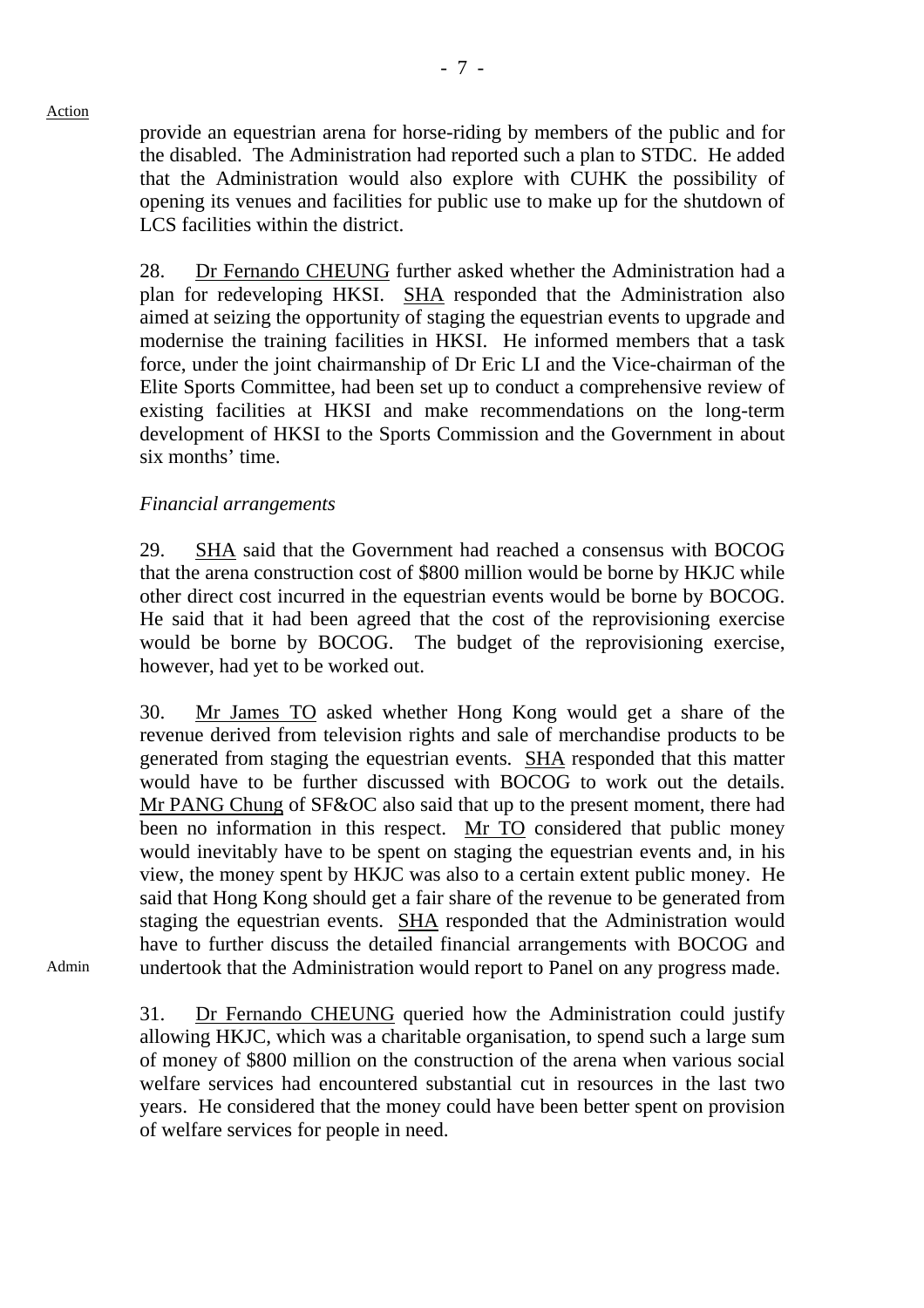32. SHA responded that according to HKJC, the \$800 million was not to be allocated from HKJC's charitable fund but its development fund. Therefore, there should be no impact on the annual allocations made by HKJC for charity purpose.

#### *Long-term sports development*

33. Mr Patrick LAU considered that the reprovisioning plan should tie in the plan on long-term sports development in Hong Kong. In response to Mr LAU's enquiry about the Administration's plan in this regard, SHA said that the Administration had conducted a review on sports policy in 2002. He said that the Administration's policy objective was to promote the community's interest and capability in sports. He further said that with a view to pursuing the new vision for sports development in Hong Kong, the Sports Commission had been established on 1 January 2005 and it had three functional committees under it, namely, the Community Sports Committee, the Major Sports Events Committee and the Elite Sports Committee. Mr LEE Cheuk-yan criticised the Administration for providing inadequate support and assistance to foster the development of local elite sports. SHA said that he welcomed an early opportunity to discuss the policy on the long-term development of sports, including development of elite sports, with the Panel.

### *Use of three pieces of land adjoining HKSI and the Sha Tin Racecourse*

34. The Chairman said that the Liberal Party was supportive of staging the equestrian events in Hong Kong. Referring to recent media reports, the Chairman said that the Liberal Party was, however, concerned whether there were any agreements reached between the Government and HKJC that HKJC, by paying the arena construction cost of \$800 million, would be allowed to retain the long-term use of the above three pieces of land. The Chairman further said that if that was the case, the Liberal Party would oppose it and would prefer the Administration applying to the Legislative Council (LegCo) for the necessary funds through the standard procedure.

35. Referring to the last paragraph of the Administration's paper [LC Paper No. CB(2)2313/04-05(01)], the Chairman requested the Administration to explain the Government's view on the long-term use of the three pieces of land in question after the 2008 Olympic Equestrian Events and to confirm whether it had reached any agreements with HKJC. The Chairman also expressed concern as to whether HKSI would be affected by any changes in the long-term use of these three pieces of land.

36. SHA clarified that the Government had not reached any agreements with HKJC on the long-term use of the three pieces of land. He stressed that HKJC had agreed to bear the arena construction cost of about \$800 million without any conditions. SHA further said that, however, IOC and the Federation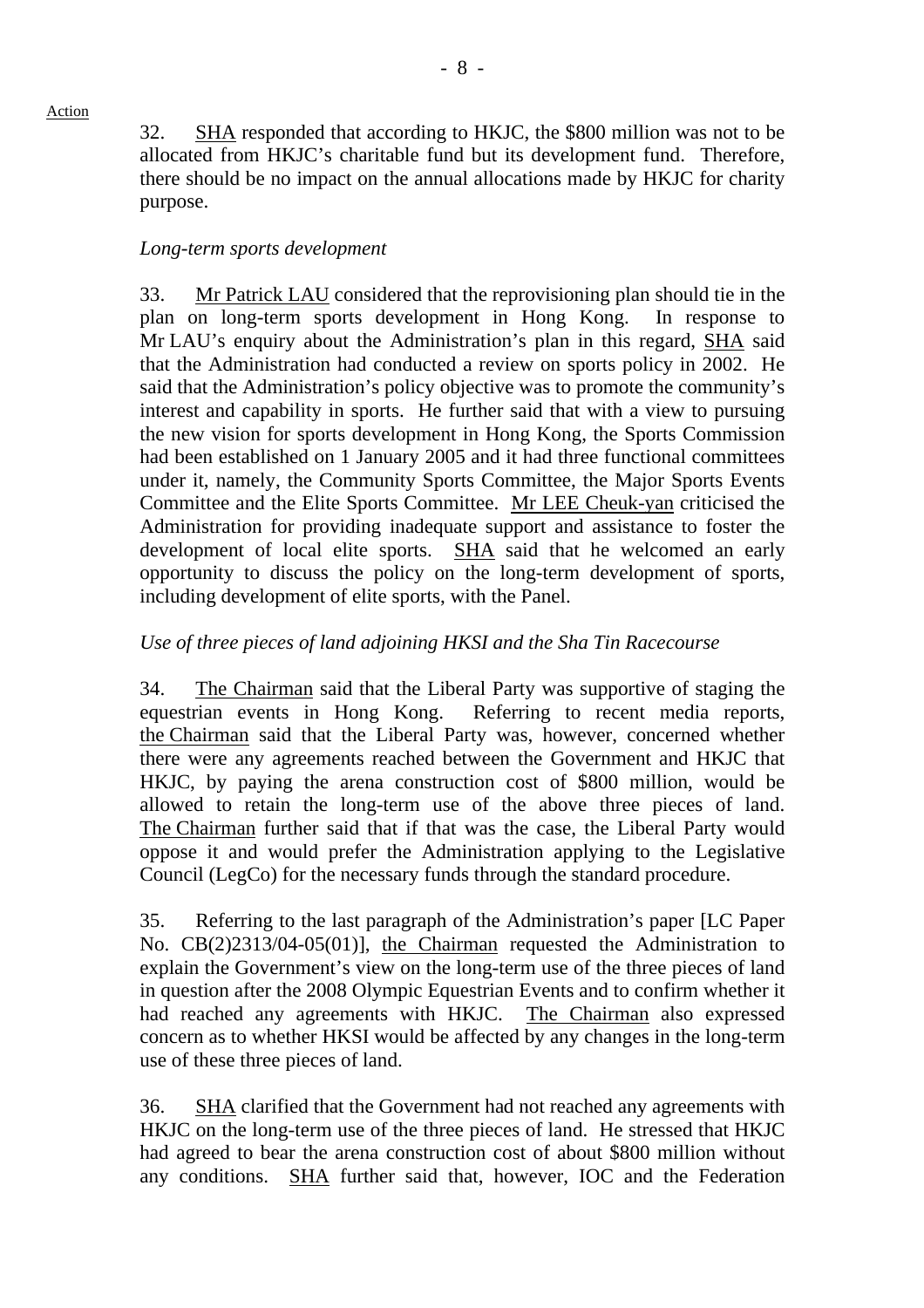Equestrian Internationale (FEI) also wished to see that the built equestrian facilities would be retained after the events for good use and resource optimisation so that the community could benefit from the legacy value of the facilities. SHA added that the Administration, however, had not come to a view on such an option.

37. SHA further said that that the Government was of the view that the long-term use of the three pieces of land after the 2008 Olympic Equestrian Events should be handled in accordance with standard government procedure. He pointed out that should HKJC wish to retain the facilities built on the three pieces of land for future use upon completion of the Olympic Equestrian Events, HKJC would be required to submit an application with detailed justifications to the departments concerned and go through standard procedure under the existing mechanism, including the approval by the Executive Council (ExCo).

38. Mr Andrew CHENG said that the Democratic Party also supported the Administration co-hosting the 2008 Olympic Equestrian Events. He, however, expressed worry as to whether the Government actually had the intention to let HKJC retain the facilities (e.g. about 200 horse stables) built on the three pieces of land for use upon completion of Olympic Equestrian Events. Mr CHENG also expressed concern that when HKJC submitted such an application to the Government, it would be considered by ExCo only and not by LegCo. Mr CHENG further said that if HKJC was really allowed to retain the facilities, this might pave the way for HKJC to conduct all-year-round horse racing, and would adversely impact on the established policy on land use control as well as the long-term development of HKSI. Mr CHENG added that as regards the view expressed by IOC and FEI as cited by SHA above, the Administration should take into consideration the fact that equestrian events did not prove to be very popular in Hong Kong.

39. In response, SHA reiterated that the Government had not reached any agreements with HKJC concerning the long-term use of the three pieces of land. He said that if HKJC applied for retaining the facilities built on the three pieces of land for future use upon completion of the Olympic Equestrian Events, HKJC would have to justify its application by explaining why this would be in the interest of the public. He added that the HKJC chairman, at a recent press conference, had made it clear that HKJC's intention to retain the facilities built on the three pieces of land for future use after completion of the equestrian events had nothing to with conducting all-year-round horse racing.

40. Assistant Director (NT) (Lands Administration Office/Headquarters) (AD(NT)) of the Lands Department supplemented that if HKJC submitted an application to retain the facilities built on the three pieces of land for future use, departments concerned including the Home Affairs Department, the Drainage Services Department and other technical departments would be consulted to see